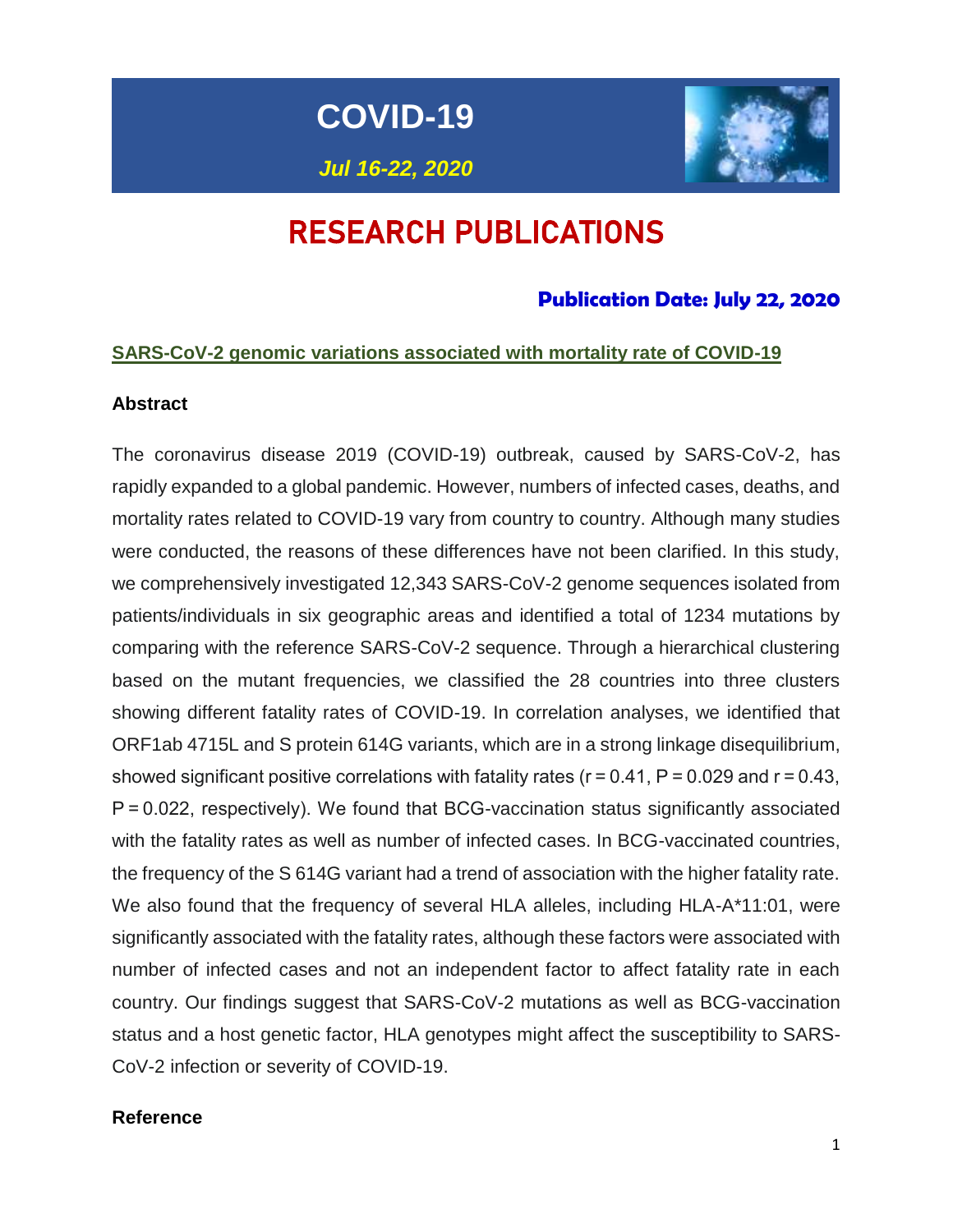# **Retrospective Multicenter Cohort study shows early interferon therapy is associated with favorable clinical responses in COVID-19 patients**

## **Abstract**

Interferons (IFNs) are widely used in treating coronavirus disease 2019 (COVID-19) patients. However, a recent report of ACE2, the host factor mediating SARS-Cov-2 infection, identifying it as interferon-stimulated raised considerable safety concern. To examine the association between the use and timing of IFN-α2b and clinical outcomes, we analyzed in a retrospective multicenter cohort study of 446 COVID-19 patients in Hubei, China. Regression models estimated that early administration (≤5 days after admission) of IFN-α2b was associated with reduced in-hospital mortality in comparison with no admission of IFN-α2b, whereas late administration of IFN-α2b was associated with increased mortality. Among survivors, early IFN-α2b was not associated with hospital discharge or computed tomography (CT) scan improvement, whereas late IFN-α2b was associated with delayed recovery. Additionally, early IFN-α2b and umifenovir alone or together were associated with reduced mortality and accelerated recovery in comparison with treatment with lopinavir/ritonavir (LPV/r) alone. We concluded that administration of IFN-α2b during the early stage of COVID-19 could induce favorable clinical responses.

## **Reference**

https://www.cell.com/cell-host-microbe/fulltext/S1931-3128(20)30401-7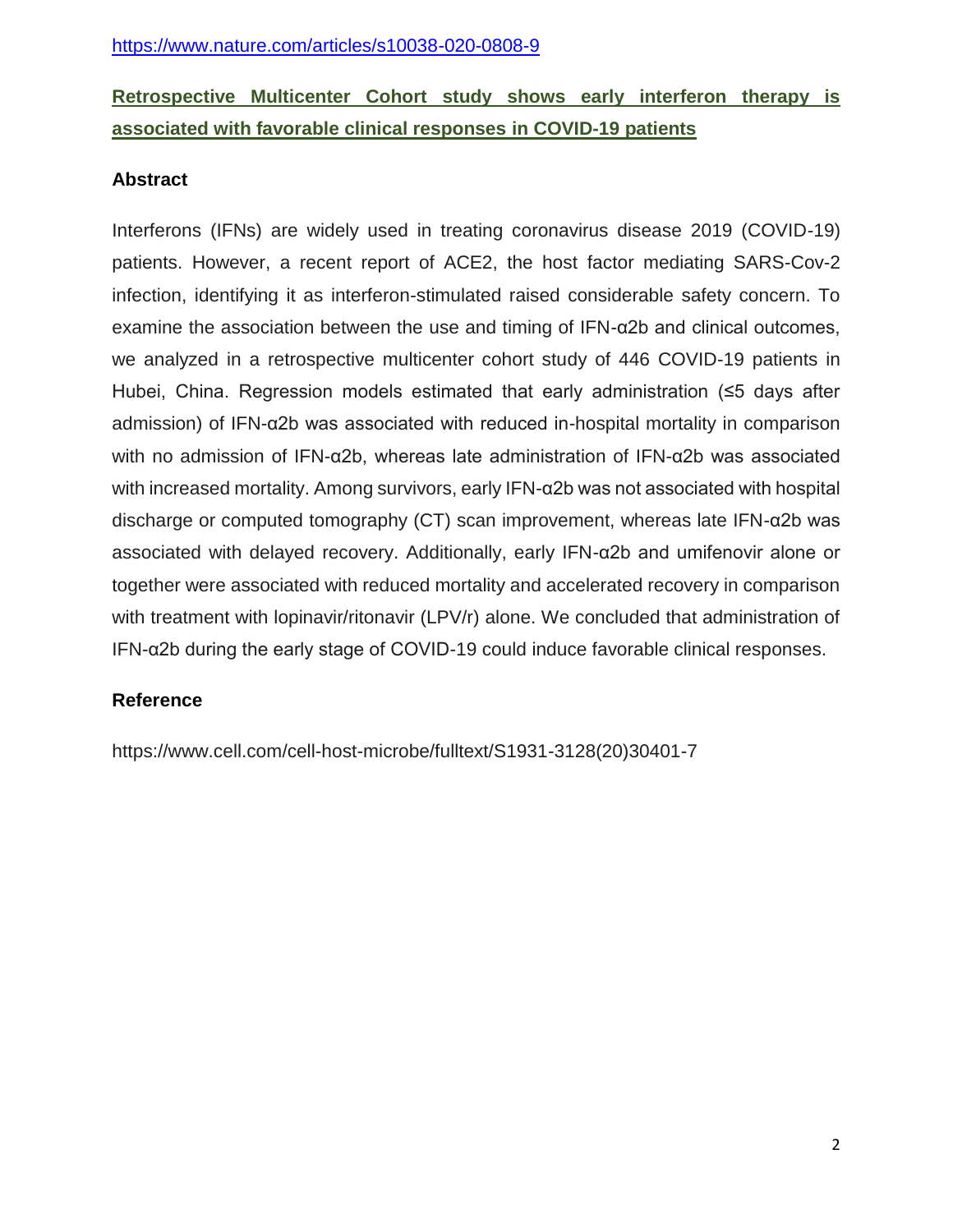# **Mental health before and during the COVID-19 pandemic: A longitudinal probability sample survey of the UK population**

### **Abstract**

*Background:* The potential impact of the COVID-19 pandemic on population mental health is of increasing global concern. We examine changes in adult mental health in the UK population before and during the lockdown.

*Methods:* In this secondary analysis of a national, longitudinal cohort study, households that took part in Waves 8 or 9 of the UK Household Longitudinal Study (UKHLS) panel, including all members aged 16 or older in April, 2020, were invited to complete the COVID-19 web survey on April 23–30, 2020. Participants who were unable to make an informed decision as a result of incapacity, or who had unknown postal addresses or addresses abroad were excluded. Mental health was assessed using the 12-item General Health Questionnaire (GHQ-12). Repeated cross-sectional analyses were done to examine temporal trends. Fixed-effects regression models were fitted to identify withinperson change compared with preceding trends.

*Findings*: Waves 6–9 of the UKHLS had 53 351 participants. Eligible participants for the COVID-19 web survey were from households that took part in Waves 8 or 9, and 17 452 (41·2%) of 42 330 eligible people participated in the web survey. Population prevalence of clinically significant levels of mental distress rose from 18·9% (95% CI 17·8–20·0) in 2018–19 to 27·3% (26·3–28·2) in April, 2020, one month into UK lockdown. Mean GHQ-12 score also increased over this time, from 11·5 (95% CI 11·3–11·6) in 2018–19, to 12·6 (12·5–12·8) in April, 2020. This was 0·48 (95% CI 0·07–0·90) points higher than expected when accounting for previous upward trends between 2014 and 2018. Comparing GHQ-12 scores within individuals, adjusting for time trends and significant predictors of change, increases were greatest in 18–24-year-olds (2·69 points, 95% CI 1·89–3·48), 25–34-yearolds (1·57, 0·96–2·18), women (0·92, 0·50–1·35), and people living with young children (1·45, 0·79–2·12). People employed before the pandemic also averaged a notable increase in GHQ-12 score (0·63, 95% CI 0·20–1·06).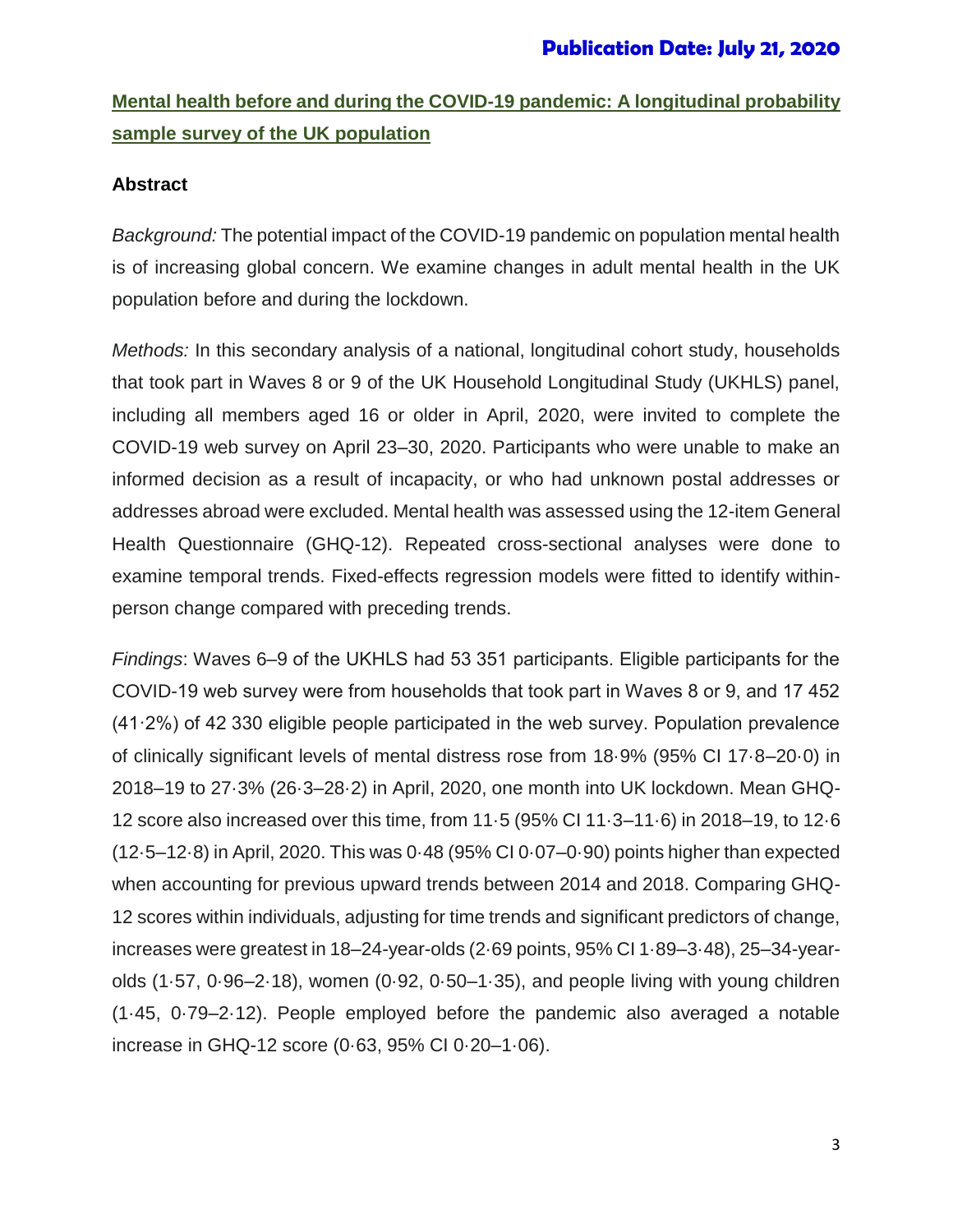*Interpretation:* By late April, 2020, mental health in the UK had deteriorated compared with pre-COVID-19 trends. Policies emphasising the needs of women, young people, and those with preschool aged children are likely to play an important part in preventing future mental illness.

#### **Reference**

[https://www.thelancet.com/journals/lanpsy/article/PIIS2215-0366\(20\)30308-4/fulltext](https://www.thelancet.com/journals/lanpsy/article/PIIS2215-0366(20)30308-4/fulltext)

#### **Distinct conformational states of SARS-CoV-2 spike protein**

#### **Abstract**

Intervention strategies are urgently needed to control the SARS-CoV-2 (severe acute respiratory syndrome coronavirus 2) pandemic. The trimeric viral spike (S) protein catalyzes fusion between viral and target cell membranes to initiate infection. Here we report two cryo-EM structures, derived from a preparation of the full-length S protein, representing its prefusion (2.9Å resolution) and postfusion (3.0Å resolution) conformations, respectively. The spontaneous transition to the postfusion state is independent of target cells. The prefusion trimer has three receptor-binding domains clamped down by a segment adjacent to the fusion peptide. The postfusion structure is strategically decorated by N-linked glycans, suggesting possible protective roles against host immune responses and harsh external conditions. These findings advance our understanding of SARS-CoV-2 entry and may guide development of vaccines and therapeutics.

#### **Reference**

<https://science.sciencemag.org/content/early/2020/07/20/science.abd4251>

# **Virus-host interactome and proteomic survey of PBMCs from COVID-19 patients reveal potential virulence factors influencing SARS-CoV-2 pathogenesis**

### **Abstract**

*Background*: The ongoing coronavirus disease (COVID-19) pandemic caused by Severe Acute Respiratory Syndrome Coronavirus-2 (SARS-CoV-2) is a global public health concern due to relatively easy person-to-person transmission and the current lack of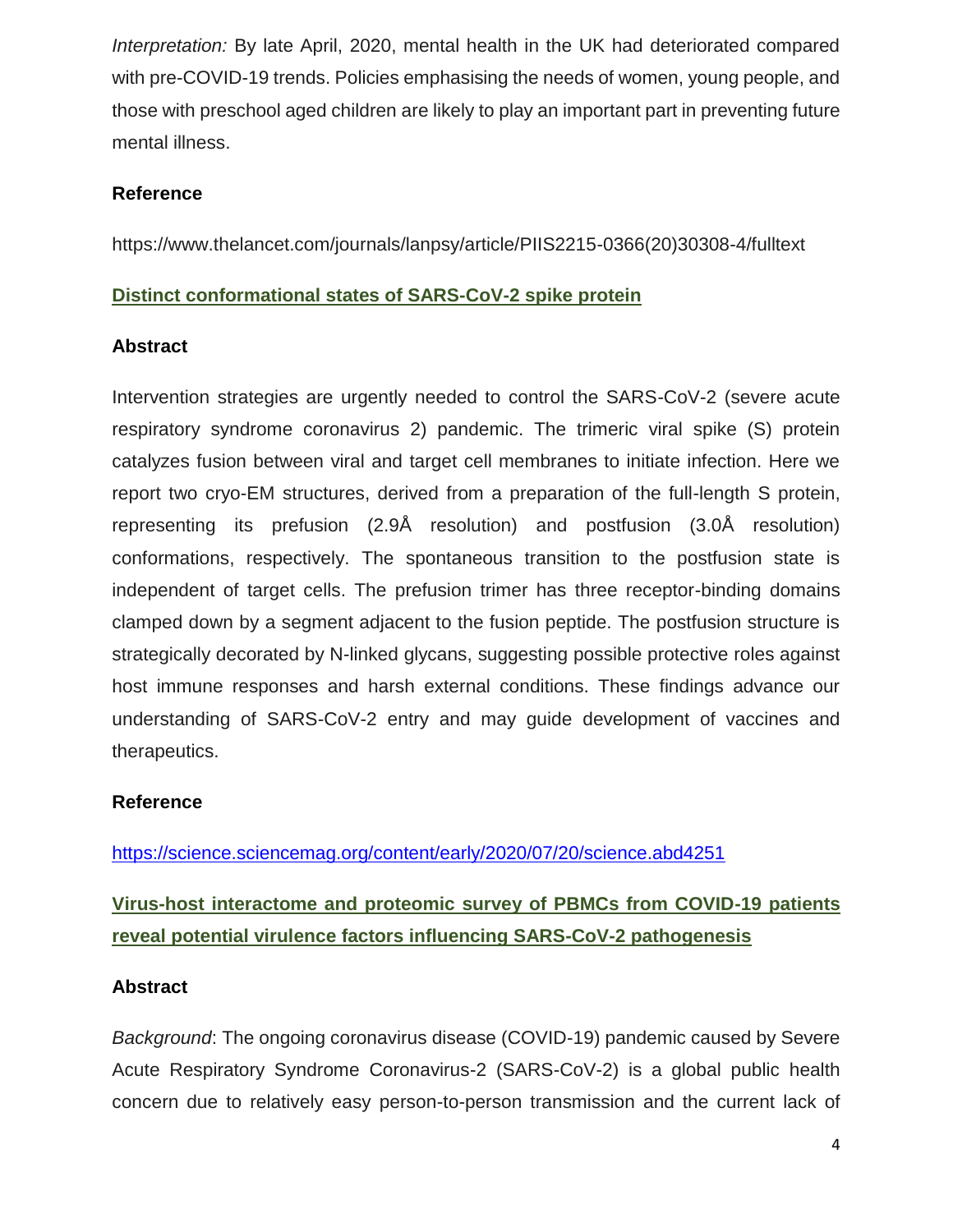effective antiviral therapy. However, the exact molecular mechanisms of SARS-CoV-2 pathogenesis remain largely unknown.

*Methods*: Genome wide screening was used to establish intra-viral and viral-host interactomes. Quantitative proteomics was used to investigate peripheral blood mononuclear cell (PBMC) proteome signature in COVID-19.

*Findings*: We elucidated 286 host proteins targeted by SARS-CoV-2 and more than 350 host proteins that are significantly perturbed in COVID-19 derived PBMCs. This signature in severe COVID-19 PBMCs reveals significant upregulation of cellular proteins related to neutrophil activation and blood coagulation, as well as downregulation of proteins mediating T cell receptor signaling. From the interactome, we further identified that nonstructural protein 10 interacts with NF-kappa-B-repressing factor (NKRF) to facilitate interleukin-8 (IL-8) induction, which potentially contributes to IL-8-mediated chemotaxis of neutrophils and the overexuberant host inflammatory response observed in COVID-19 patients.

*Conclusions*: Our study not only presents a systematic examination of SARS-CoV-2 induced perturbation of host targets and cellular networks but also reveals insights into the mechanisms by which SARS-CoV-2 triggers cytokine storms, representing a powerful resource in the pursuit for therapeutic intervention.

#### **Reference**

https://www.cell.com/med/fulltext/S2666-6340(20)30015-5

# **Serial interval of SARS-CoV-2 was shortened over time by nonpharmaceutical interventions**

#### **Abstract**

Studies of novel coronavirus disease (COVID-19) have reported varying estimates of epidemiological parameters including serial interval distributions, i.e., the time between illness onset in successive cases in a transmission chain, and reproduction numbers. By compiling a line-list database of transmission pairs in mainland China, we show that mean serial intervals of COVID-19 have shortened substantially from 7.8 days to 2.6 days within a month (January 9 to February 13, 2020). This change is driven by enhanced non-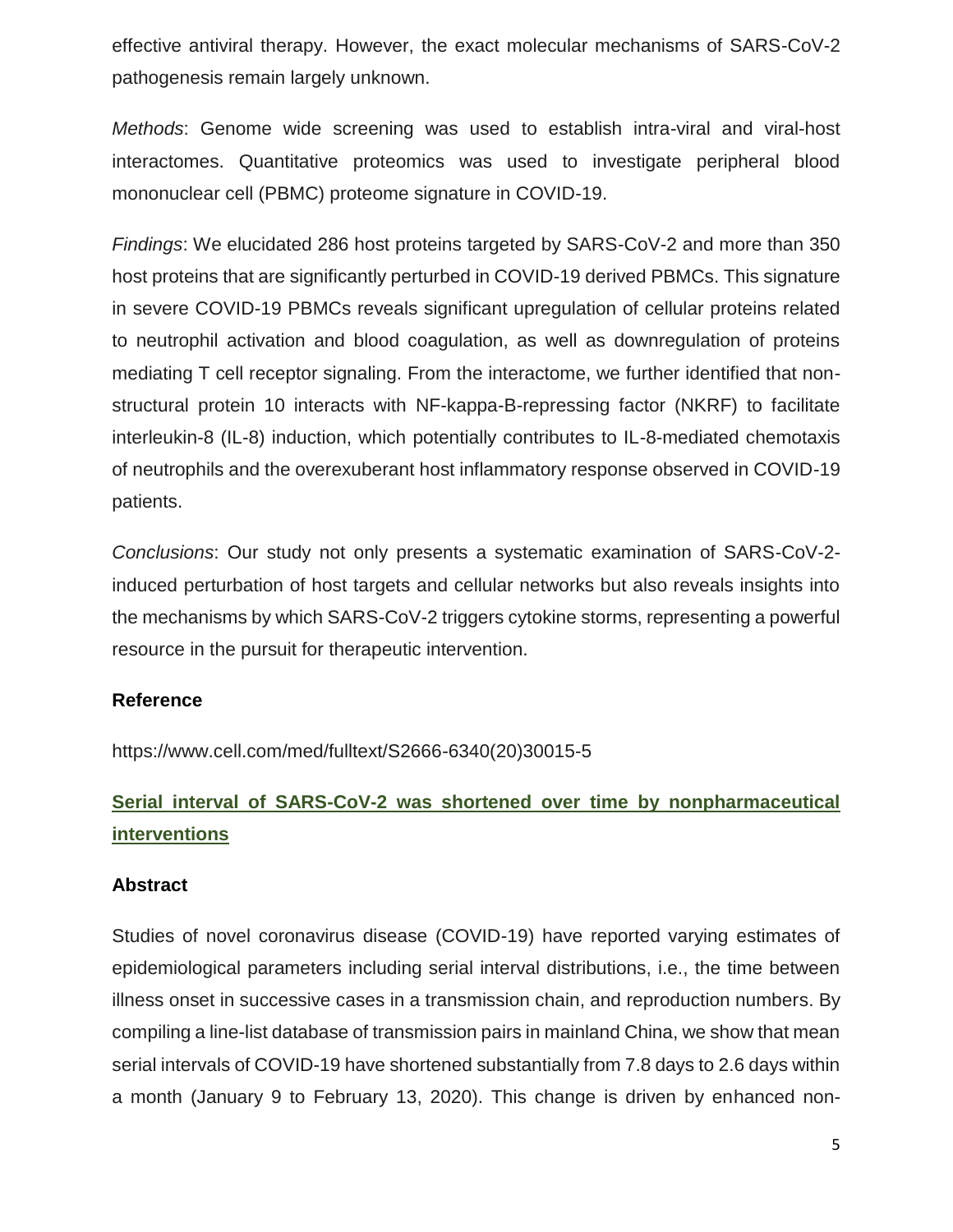pharmaceutical interventions, in particular case isolation. We also show that using realtime estimation of serial intervals allowing for variation over time, provides more accurate estimates of reproduction numbers than using conventionally fixed serial interval distributions. These findings could improve assessment of transmission dynamics, forecasting future incidence, and estimating the impact of control measures.

#### **Reference**

<https://science.sciencemag.org/content/early/2020/07/20/science.abc9004>

# **A country level analysis measuring the impact of government actions, country preparedness and socioeconomic factors on COVID-19 mortality and related health outcomes**

#### **Abstract**

*Background:* A country level exploratory analysis was conducted to assess the impact of timing and type of national health policy/actions undertaken towards COVID-19 mortality and related health outcomes.

*Methods*: Information on COVID-19 policies and health outcomes were extracted from websites and country specific sources. Data collection included the government's action, level of national preparedness, and country specific socioeconomic factors. Data was collected from the top 50 countries ranked by number of cases. Multivariable negative binomial regression was used to identify factors associated with COVID-19 mortality and related health outcomes.

*Findings*: Increasing COVID-19 caseloads were associated with countries with higher obesity (adjusted rate ratio [RR]=1.06; 95%CI: 1.01–1.11), median population age (RR=1.10; 95%CI: 1.05–1.15) and longer time to border closures from the first reported case (RR=1.04; 95%CI: 1.01–1.08). Increased mortality per million was significantly associated with higher obesity prevalence (RR=1.12; 95%CI: 1.06–1.19) and per capita gross domestic product (GDP) (RR=1.03; 95%CI: 1.00–1.06). Reduced income dispersion reduced mortality (RR=0.88; 95%CI: 0.83–0.93) and the number of critical cases (RR=0.92; 95% CI: 0.87–0.97). Rapid border closures, full lockdowns, and widespread testing were not associated with COVID-19 mortality per million people. However, full lockdowns (RR=2.47: 95%CI: 1.08–5.64) and reduced country vulnerability to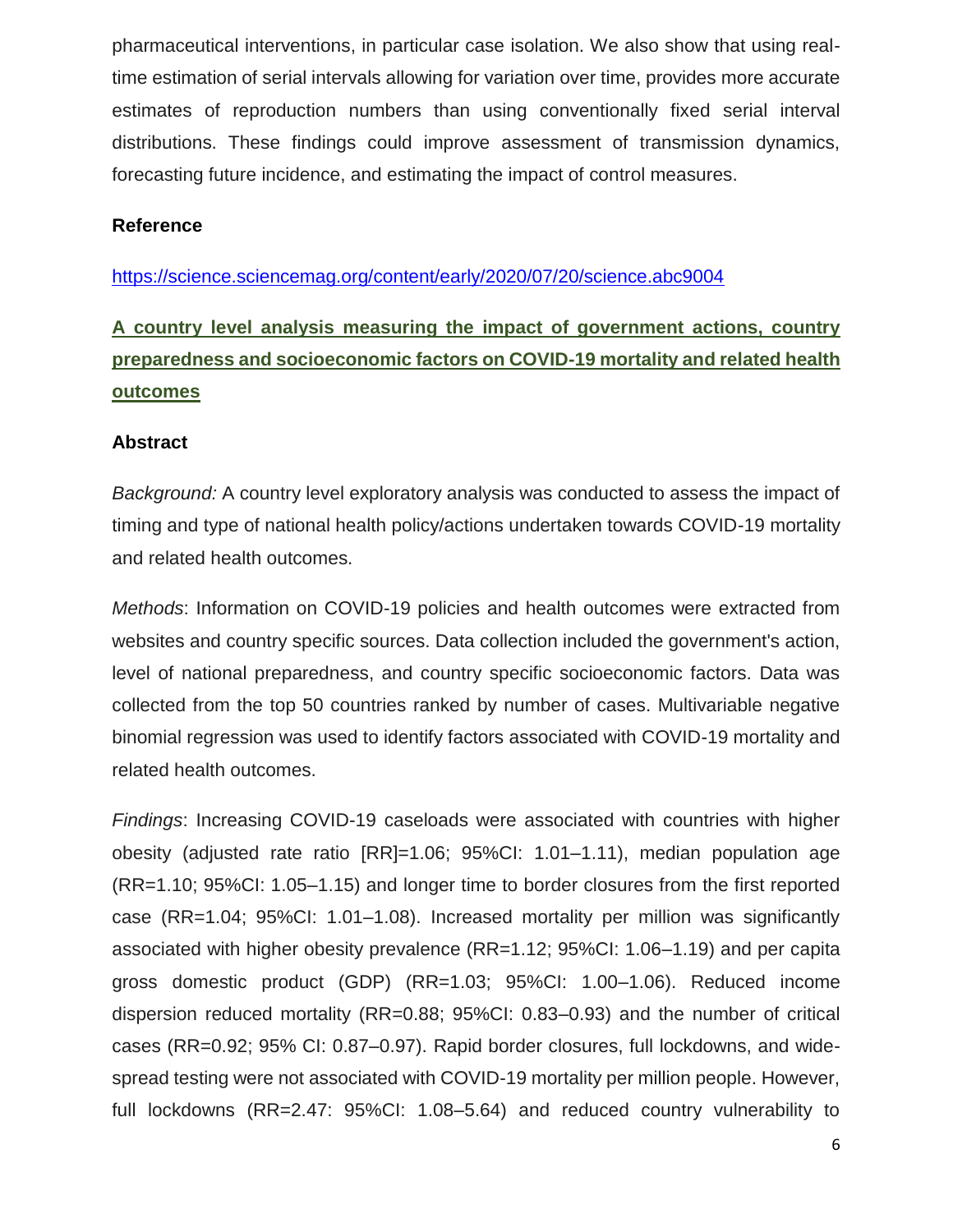biological threats (i.e. high scores on the global health security scale for risk environment) (RR=1.55; 95%CI: 1.13–2.12) were significantly associated with increased patient recovery rates.

*Interpretation*: In this exploratory analysis, low levels of national preparedness, scale of testing and population characteristics were associated with increased national case load and overall mortality.

#### **Reference**

https://www.thelancet.com/journals/eclinm/article/PIIS2589-5370(20)30208-X/fulltext

## **Publication Date: July 20, 2020**

# **Cancer increases risk of in-hospital death from COVID-19 in persons <65 years and those not in complete remission**

#### **Abstract**

The impact of cancer on outcome of persons with coronavirus disease 2019 (COVID-19) after infection with acute respiratory syndrome coronavirus-2 (SARS-CoV-2) is controversial. We studied 1859 subjects with COVID-19 from seven centers in Wuhan, China, 65 of whom had cancer. We found having cancer was an independent risk factor for in-hospital death from COVID-19 in persons <65 years (hazard ratio [HR] = 2.45, 95% confidence interval [CI], 1.04, 5.76; P = 0.041) but not in those  $\geq 65$  years (HR = 1.12 [0.56, 2.24]; P = 0.740). It was also more common in those not in complete remission. Risks of in-hospital death were similar in subjects with solid cancers and those with hematological cancers. These data may help predict outcomes of persons with cancer and COVID-19.

### **Reference**

<https://www.nature.com/articles/s41375-020-0986-7>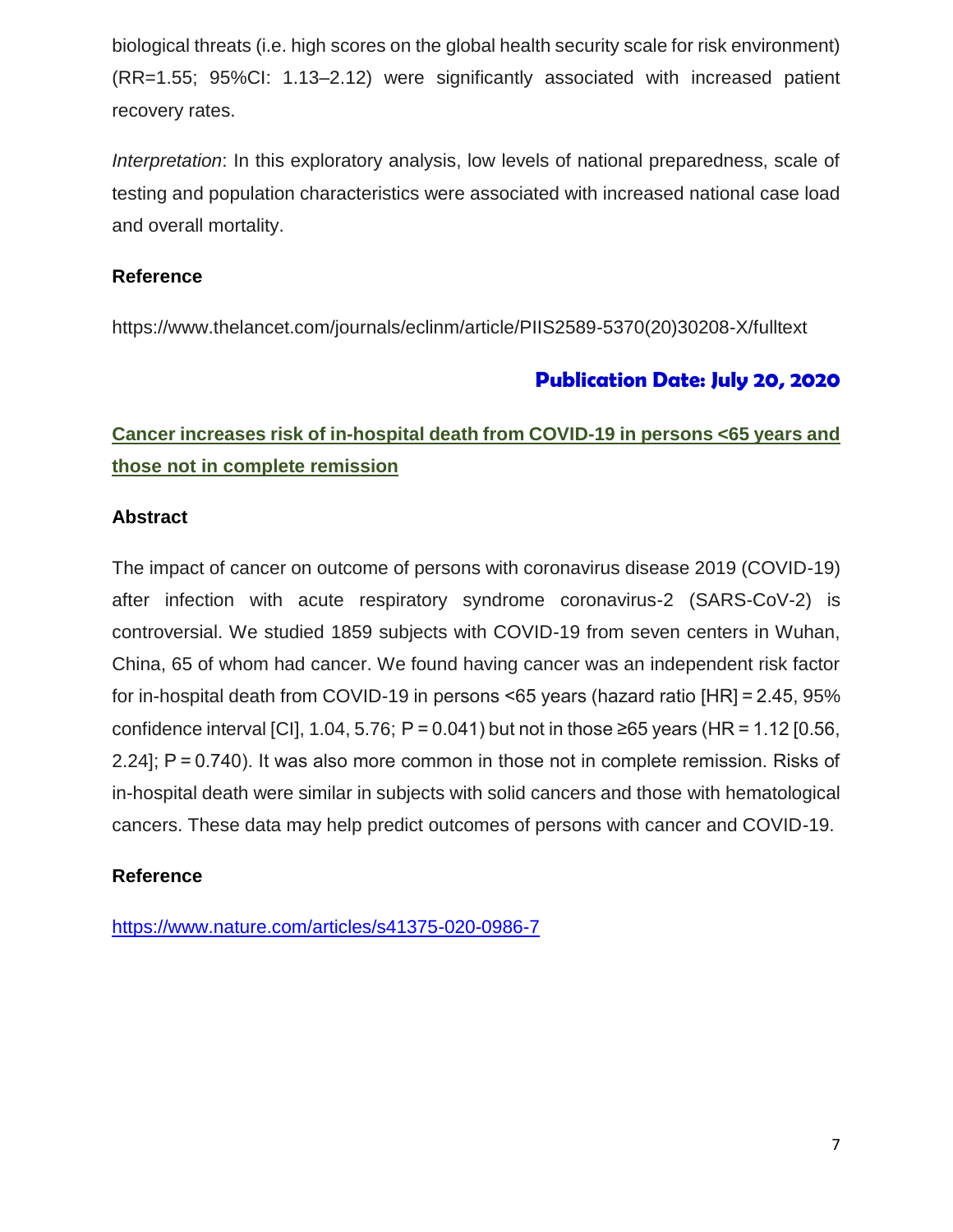# **Safety and immunogenicity of the ChAdOx1 nCoV-19 vaccine against SARS-CoV-2: A preliminary report of a phase 1/2, single-blind, randomised controlled trial**

#### **Abstract**

*Background*: The pandemic of severe acute respiratory syndrome coronavirus 2 (SARS-CoV-2) might be curtailed by vaccination. We assessed the safety, reactogenicity, and immunogenicity of a viral vectored coronavirus vaccine that expresses the spike protein of SARS-CoV-2.

*Methods*: We did a phase 1/2, single-blind, randomised controlled trial in five trial sites in the UK of a chimpanzee adenovirus-vectored vaccine (ChAdOx1 nCoV-19) expressing the SARS-CoV-2 spike protein compared with a meningococcal conjugate vaccine (MenACWY) as control. Healthy adults aged 18–55 years with no history of laboratory confirmed SARS-CoV-2 infection or of COVID-19-like symptoms were randomly assigned (1:1) to receive ChAdOx1 nCoV-19 at a dose of 5 × 1010 viral particles or MenACWY as a single intramuscular injection. A protocol amendment in two of the five sites allowed prophylactic paracetamol to be administered before vaccination. Ten participants assigned to a non-randomised, unblinded ChAdOx1 nCoV-19 prime-boost group received a two-dose schedule, with the booster vaccine administered 28 days after the first dose. Humoral responses at baseline and following vaccination were assessed using a standardised total IgG ELISA against trimeric SARS-CoV-2 spike protein, a muliplexed immunoassay, three live SARS-CoV-2 neutralisation assays (a 50% plaque reduction neutralisation assay [PRNT50]; a microneutralisation assay [MNA50, MNA80, and MNA90]; and Marburg VN), and a pseudovirus neutralisation assay. Cellular responses were assessed using an ex-vivo interferon-γ enzyme-linked immunospot assay. The coprimary outcomes are to assess efficacy, as measured by cases of symptomatic virologically confirmed COVID-19, and safety, as measured by the occurrence of serious adverse events. Analyses were done by group allocation in participants who received the vaccine. Safety was assessed over 28 days after vaccination. Here, we report the preliminary findings on safety, reactogenicity, and cellular and humoral immune responses. The study is ongoing, and was registered at ISRCTN, 15281137, and ClinicalTrials.gov, NCT04324606.

*Findings:* Between April 23 and May 21, 2020, 1077 participants were enrolled and assigned to receive either ChAdOx1 nCoV-19 (n=543) or MenACWY (n=534), ten of

8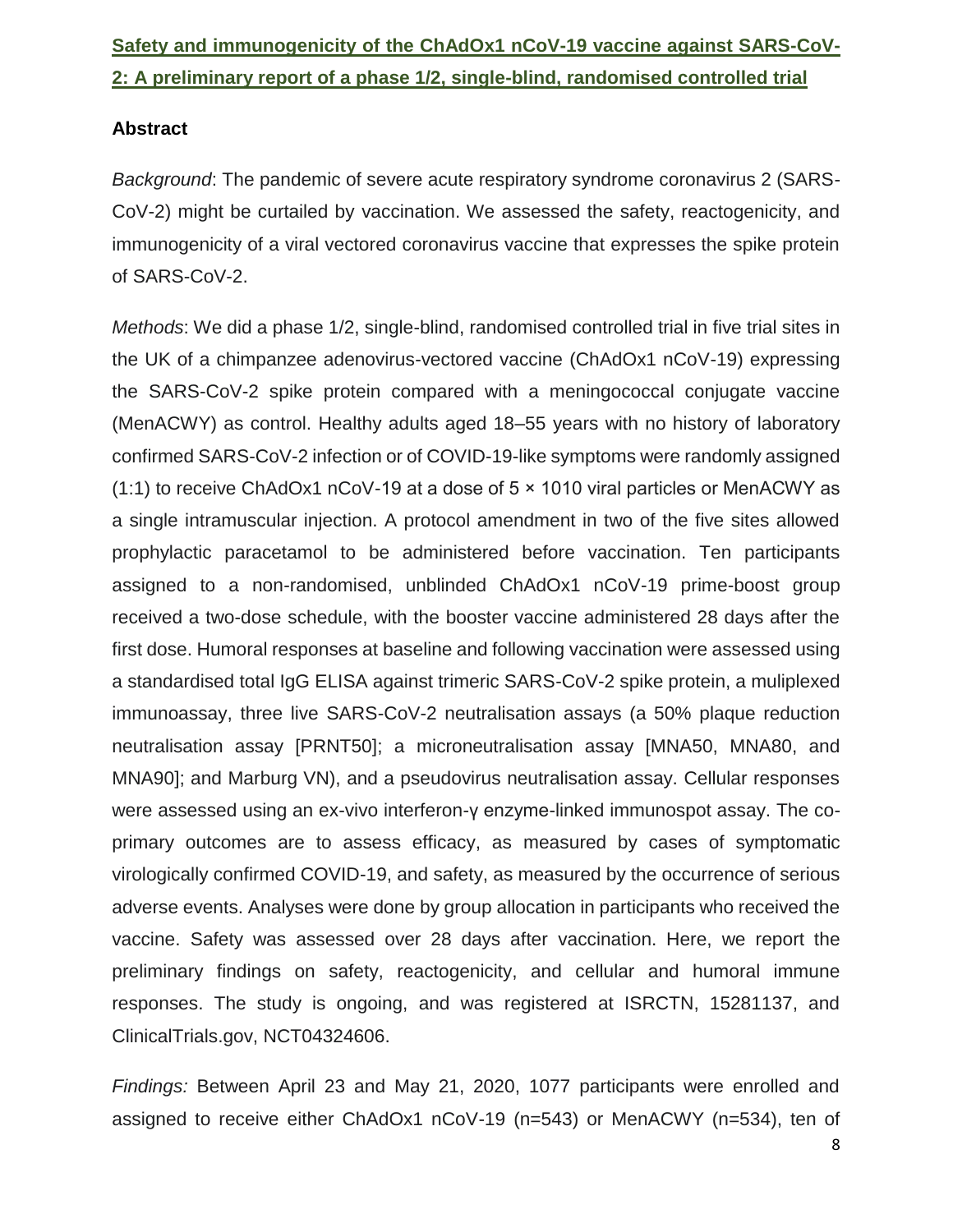whom were enrolled in the non-randomised ChAdOx1 nCoV-19 prime-boost group. Local and systemic reactions were more common in the ChAdOx1 nCoV-19 group and many were reduced by use of prophylactic paracetamol, including pain, feeling feverish, chills, muscle ache, headache, and malaise (all p<0·05). There were no serious adverse events related to ChAdOx1 nCoV-19. In the ChAdOx1 nCoV-19 group, spike-specific T-cell responses peaked on day 14 (median 856 spot-forming cells per million peripheral blood mononuclear cells, IQR 493–1802; n=43). Anti-spike IgG responses rose by day 28 (median 157 ELISA units [EU], 96–317; n=127), and were boosted following a second dose (639 EU, 360–792; n=10). Neutralising antibody responses against SARS-CoV-2 were detected in 32 (91%) of 35 participants after a single dose when measured in MNA80 and in 35 (100%) participants when measured in PRNT50. After a booster dose, all participants had neutralising activity (nine of nine in MNA80 at day 42 and ten of ten in Marburg VN on day 56). Neutralising antibody responses correlated strongly with antibody levels measured by ELISA (R2=0·67 by Marburg VN; p<0·001).

*Interpretation:* ChAdOx1 nCoV-19 showed an acceptable safety profile, and homologous boosting increased antibody responses. These results, together with the induction of both humoral and cellular immune responses, support large-scale evaluation of this candidate vaccine in an ongoing phase 3 programme.

#### **Reference**

[https://www.thelancet.com/journals/lancet/article/PIIS0140-6736\(20\)31604-4/fulltext](https://www.thelancet.com/journals/lancet/article/PIIS0140-6736(20)31604-4/fulltext)

# **COVID-19 and cardiovascular disease: From basic mechanisms to clinical perspectives**

#### **Abstract**

Coronavirus disease 2019 (COVID-19), caused by a strain of coronavirus known as severe acute respiratory syndrome coronavirus 2 (SARS-CoV-2), has become a global pandemic that has affected the lives of billions of individuals. Extensive studies have revealed that SARS-CoV-2 shares many biological features with SARS-CoV, the zoonotic virus that caused the 2002 outbreak of severe acute respiratory syndrome, including the system of cell entry, which is triggered by binding of the viral spike protein to angiotensinconverting enzyme 2. Clinical studies have also reported an association between COVID-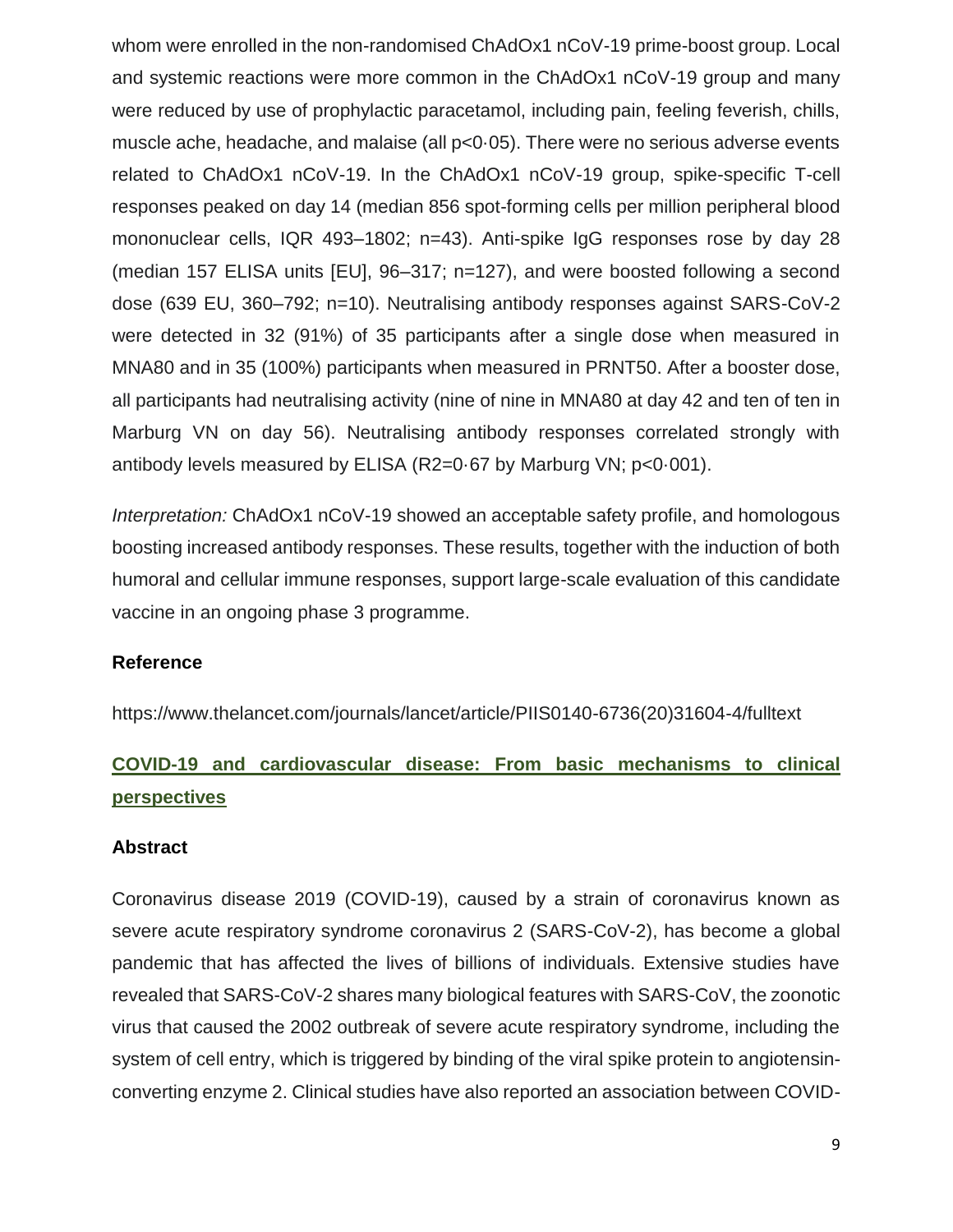19 and cardiovascular disease. Pre-existing cardiovascular disease seems to be linked with worse outcomes and increased risk of death in patients with COVID-19, whereas COVID-19 itself can also induce myocardial injury, arrhythmia, acute coronary syndrome and venous thromboembolism. Potential drug–disease interactions affecting patients with COVID-19 and comorbid cardiovascular diseases are also becoming a serious concern. In this Review, we summarize the current understanding of COVID-19 from basic mechanisms to clinical perspectives, focusing on the interaction between COVID-19 and the cardiovascular system. By combining our knowledge of the biological features of the virus with clinical findings, we can improve our understanding of the potential mechanisms underlying COVID-19, paving the way towards the development of preventative and therapeutic solutions.

#### **Reference**

https://www.nature.com/articles/s41569-020-0413-9

# **Immunogenicity and safety of a recombinant adenovirus type-5-vectored COVID-19 vaccine in healthy adults aged 18 years or older: A randomised, double-blind, placebo-controlled, phase 2 trial**

#### **Abstract**

*Background:* This is the first randomised controlled trial for assessment of the immunogenicity and safety of a candidate non-replicating adenovirus type-5 (Ad5) vectored COVID-19 vaccine, aiming to determine an appropriate dose of the candidate vaccine for an efficacy study.

*Methods:* This randomised, double-blind, placebo-controlled, phase 2 trial of the Ad5 vectored COVID-19 vaccine was done in a single centre in Wuhan, China. Healthy adults aged 18 years or older, who were HIV-negative and previous severe acute respiratory syndrome coronavirus 2 (SARS-CoV-2) infection-free, were eligible to participate and were randomly assigned to receive the vaccine at a dose of 1 × 1011 viral particles per mL or 5 × 1010 viral particles per mL, or placebo. Investigators allocated participants at a ratio of 2:1:1 to receive a single injection intramuscularly in the arm. The randomisation list (block size 4) was generated by an independent statistician. Participants, investigators, and staff undertaking laboratory analyses were masked to group allocation.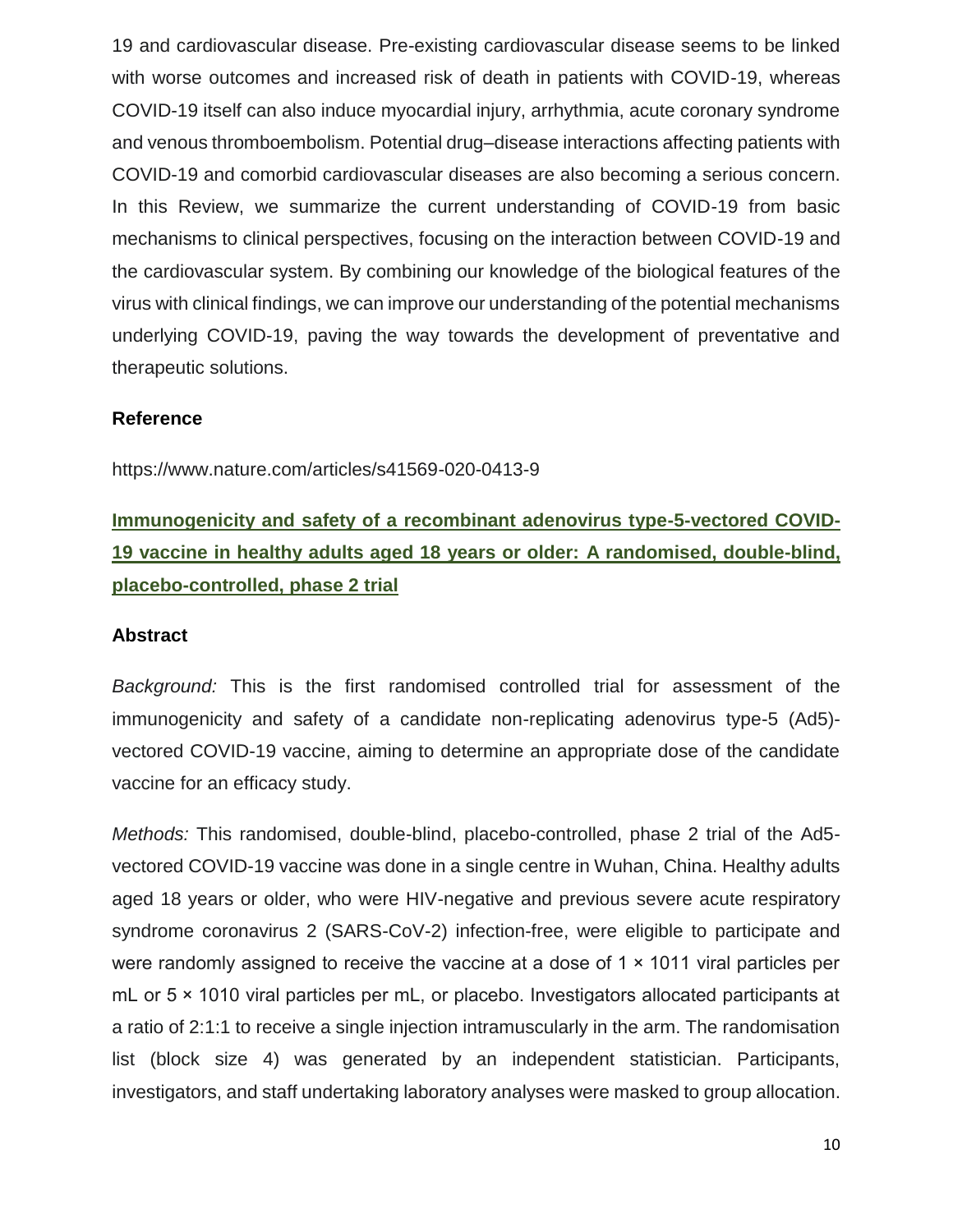The primary endpoints for immunogenicity were the geometric mean titres (GMTs) of specific ELISA antibody responses to the receptor binding domain (RBD) and neutralising antibody responses at day 28. The primary endpoint for safety evaluation was the incidence of adverse reactions within 14 days. All recruited participants who received at least one dose were included in the primary and safety analyses. This study is registered with ClinicalTrials.gov, NCT04341389.

*Findings:* 603 volunteers were recruited and screened for eligibility between April 11 and 16, 2020. 508 eligible participants (50% male; mean age 39·7 years, SD 12·5) consented to participate in the trial and were randomly assigned to receive the vaccine (1 × 1011 viral particles n=253; 5  $\times$  1010 viral particles n=129) or placebo (n=126). In the 1  $\times$  1011 and 5 × 1010 viral particles dose groups, the RBD-specific ELISA antibodies peaked at 656·5 (95% CI 575·2–749·2) and 571·0 (467·6–697·3), with seroconversion rates at 96% (95% CI 93–98) and 97% (92–99), respectively, at day 28. Both doses of the vaccine induced significant neutralising antibody responses to live SARS-CoV-2, with GMTs of 19·5 (95% CI 16·8–22·7) and 18·3 (14·4–23·3) in participants receiving 1 × 1011 and 5 × 1010 viral particles, respectively. Specific interferon γ enzyme-linked immunospot assay responses post vaccination were observed in 227 (90%, 95% CI 85–93) of 253 and 113 (88%, 81–92) of 129 participants in the 1  $\times$  1011 and 5  $\times$  1010 viral particles dose groups, respectively. Solicited adverse reactions were reported by 183 (72%) of 253 and 96 (74%) of 129 participants in the 1 × 1011 and 5 × 1010 viral particles dose groups, respectively. Severe adverse reactions were reported by 24 (9%) participants in the 1 × 1011 viral particles dose group and one (1%) participant in the 5 × 1010 viral particles dose group. No serious adverse reactions were documented.

*Interpretation:* The Ad5-vectored COVID-19 vaccine at 5 × 1010 viral particles is safe, and induced significant immune responses in the majority of recipients after a single immunisation.

#### **Reference**

[https://www.thelancet.com/journals/lancet/article/PIIS0140-6736\(20\)31605-6/fulltext](https://www.thelancet.com/journals/lancet/article/PIIS0140-6736(20)31605-6/fulltext)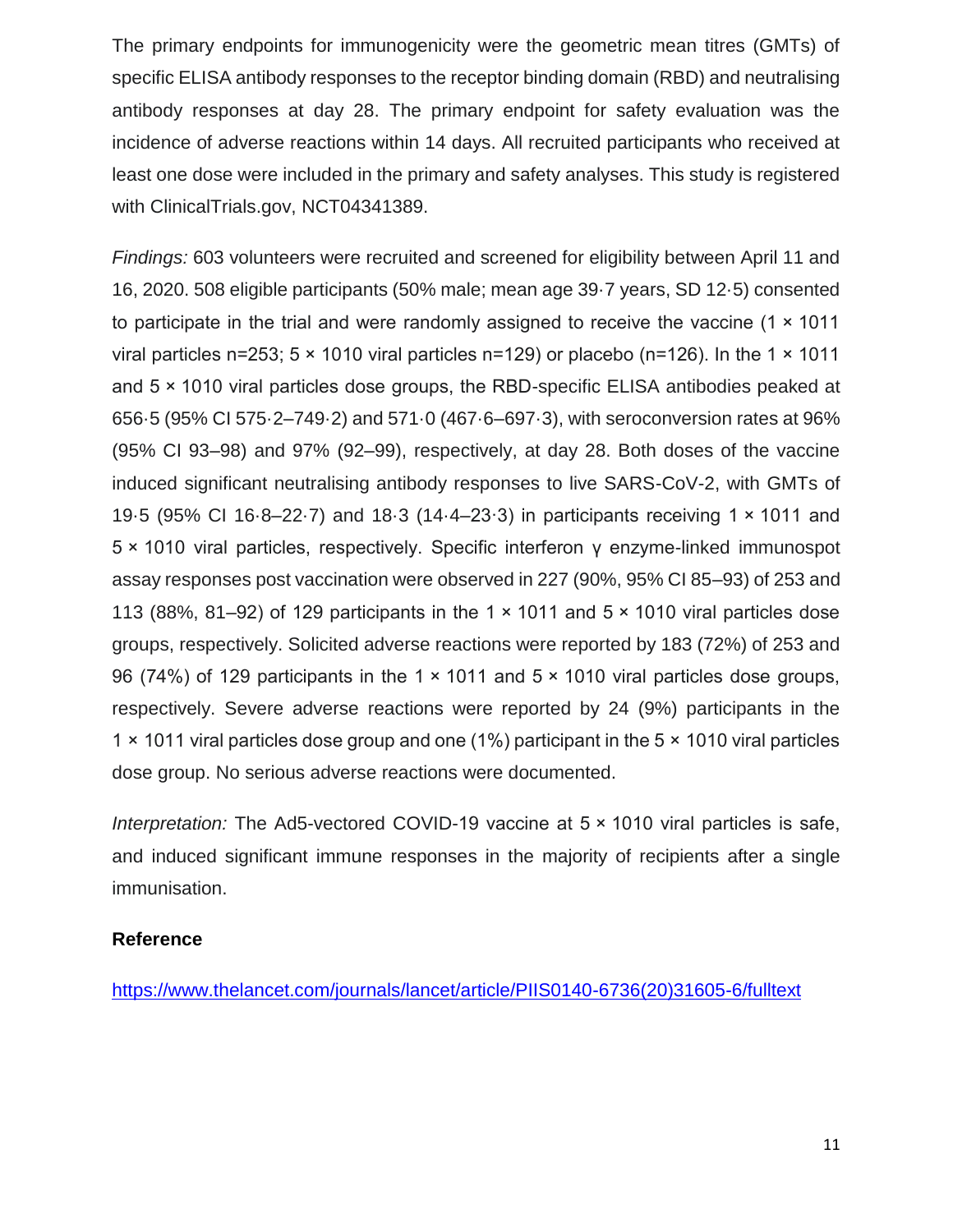# **The impact of the COVID-19 pandemic on cancer deaths due to delays in diagnosis in England, UK: A national, population-based, modelling study**

#### **Abstract**

*Background:* Since a national lockdown was introduced across the UK in March, 2020, in response to the COVID-19 pandemic, cancer screening has been suspended, routine diagnostic work deferred, and only urgent symptomatic cases prioritised for diagnostic intervention. In this study, we estimated the impact of delays in diagnosis on cancer survival outcomes in four major tumour types.

*Methods:* In this national population-based modelling study, we used linked English National Health Service (NHS) cancer registration and hospital administrative datasets for patients aged 15–84 years, diagnosed with breast, colorectal, and oesophageal cancer between Jan 1, 2010, and Dec 31, 2010, with follow-up data until Dec 31, 2014, and diagnosed with lung cancer between Jan 1, 2012, and Dec 31, 2012, with follow-up data until Dec 31, 2015. We use a routes-to-diagnosis framework to estimate the impact of diagnostic delays over a 12-month period from the commencement of physical distancing measures, on March 16, 2020, up to 1, 3, and 5 years after diagnosis. To model the subsequent impact of diagnostic delays on survival, we reallocated patients who were on screening and routine referral pathways to urgent and emergency pathways that are associated with more advanced stage of disease at diagnosis. We considered three reallocation scenarios representing the best to worst case scenarios and reflect actual changes in the diagnostic pathway being seen in the NHS, as of March 16, 2020, and estimated the impact on net survival at 1, 3, and 5 years after diagnosis to calculate the additional deaths that can be attributed to cancer, and the total years of life lost (YLLs) compared with pre-pandemic data.

*Findings:* We collected data for 32 583 patients with breast cancer, 24 975 with colorectal cancer, 6744 with oesophageal cancer, and 29 305 with lung cancer. Across the three different scenarios, compared with pre-pandemic figures, we estimate a 7·9–9·6% increase in the number of deaths due to breast cancer up to year 5 after diagnosis, corresponding to between 281 (95% CI 266–295) and 344 (329–358) additional deaths. For colorectal cancer, we estimate 1445 (1392–1591) to 1563 (1534–1592) additional deaths, a 15·3–16·6% increase; for lung cancer, 1235 (1220–1254) to 1372 (1343–1401) additional deaths, a 4·8–5·3% increase; and for oesophageal cancer, 330 (324–335) to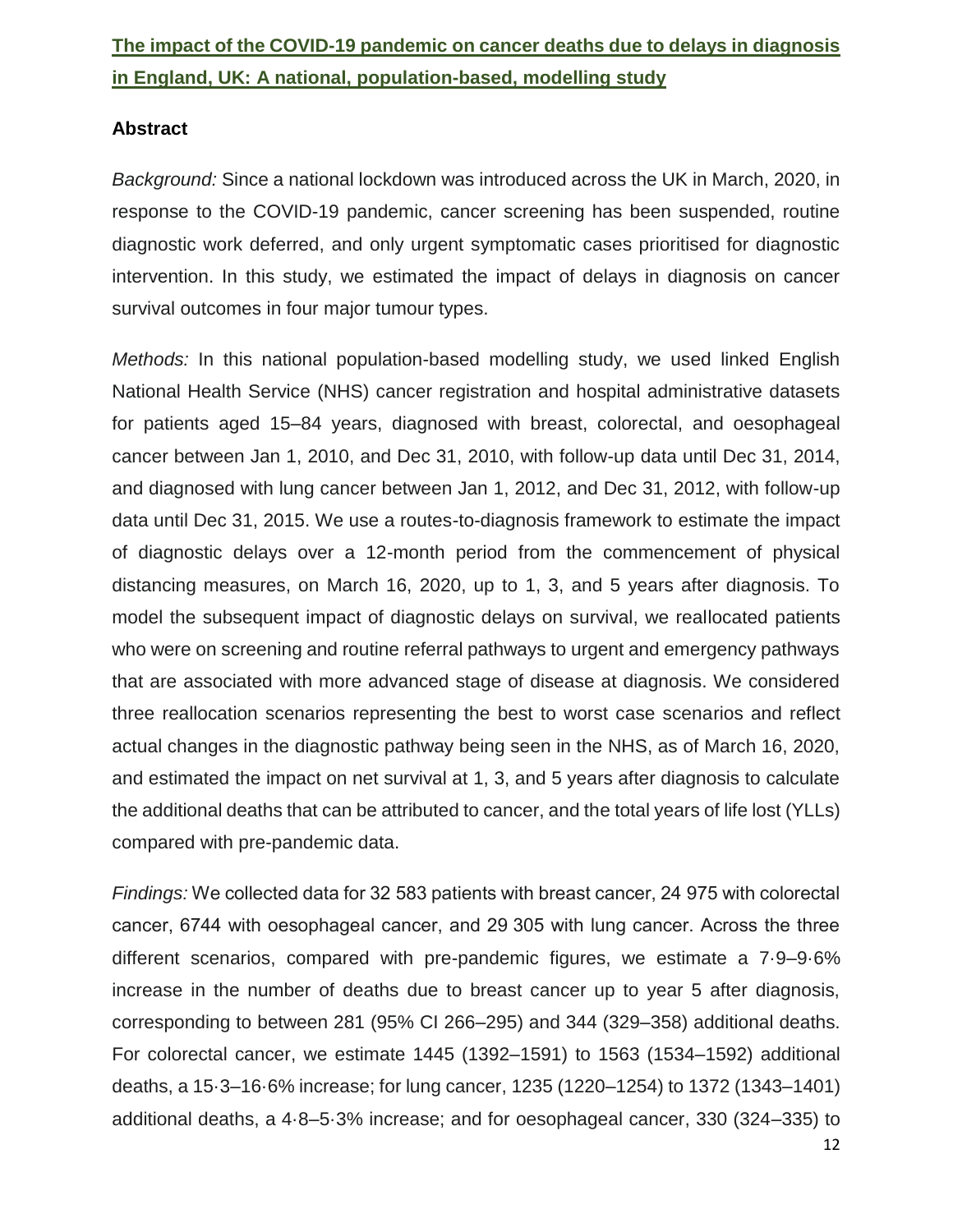342 (336–348) additional deaths, 5·8–6·0% increase up to 5 years after diagnosis. For these four tumour types, these data correspond with 3291–3621 additional deaths across the scenarios within 5 years. The total additional YLLs across these cancers is estimated to be 59 204–63 229 years.

*Interpretation*: Substantial increases in the number of avoidable cancer deaths in England are to be expected as a result of diagnostic delays due to the COVID-19 pandemic in the UK. Urgent policy interventions are necessary, particularly the need to manage the backlog within routine diagnostic services to mitigate the expected impact of the COVID-19 pandemic on patients with cancer.

#### **Reference**

[https://www.thelancet.com/journals/lanonc/article/PIIS1470-2045\(20\)30388-0/fulltext](https://www.thelancet.com/journals/lanonc/article/PIIS1470-2045(20)30388-0/fulltext)

## **Publication Date: July 19, 2020**

# **Single-cell sequencing of peripheral blood mononuclear cells reveals distinct immune response landscapes of COVID-19 and influenza patients**

#### **Abstract**

COVID-19 is a severe infectious disease that is a current global health threat. However, little is known about its hallmarks compared to other infectious diseases. Here, we report the single-cell transcriptional landscape of longitudinally collected peripheral blood mononuclear cells (PBMCs) in both COVID-19 and influenza A virus (IAV)-infected patients. We observed increase of plasma cells in both COVID-19 and IAV patients, and XAF1-, TNF- and FAS-induced T cell apoptosis in COVID-19 patients. Further analyses revealed distinct signaling pathways activated in COVID-19 (STAT1 and IRF3) vs. IAV (STAT3 and NFκB) patients and substantial differences in the expression of key factors. These factors include relatively increase of IL6R and IL6ST expression in COVID-19 patients, but similarly increased IL-6 concentrations compared to IAV patients, supporting the clinical observations of increased pro-inflammatory cytokines in COVID-19 patients. Thus, we provide the landscape of PBMCs and unveil distinct immune response pathways in COVID-19 and IAV patients.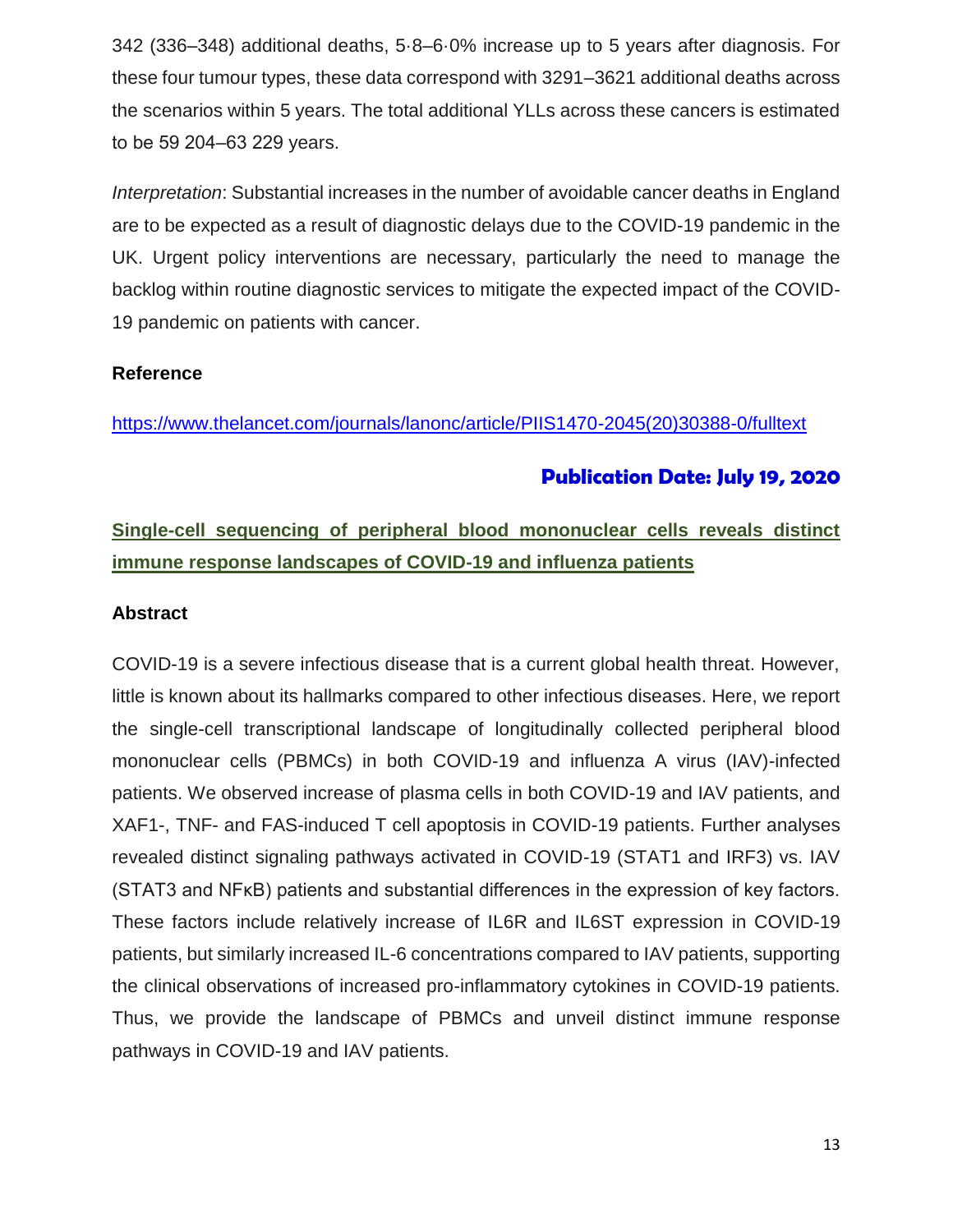#### **Reference**

Zhu, Linnan, Penghui Yang, Yingze Zhao, Zhenkun Zhuang, Zhifeng Wang, Rui Song, Jie Zhang et al. "Single-cell sequencing of peripheral blood mononuclear cells reveals distinct immune response landscapes of COVID-19 and influenza patients." *Immunity* (2020) (I.F.: 21.522).

## **Publication Date: July 17, 2020**

#### **Assessing the impact of coordinated COVID-19 exit strategies across Europe**

#### **Abstract**

As rates of new COVID-19 cases decline across Europe due to non-pharmaceutical interventions such as social distancing policies and lockdown measures, countries require guidance on how to ease restrictions while minimizing the risk of resurgent outbreaks. Here, we use mobility and case data to quantify how coordinated exit strategies could delay continental resurgence and limit community transmission of COVID-19. We find that a resurgent continental epidemic could occur as many as 5 weeks earlier when wellconnected countries with stringent existing interventions end their interventions prematurely. Further, we found that appropriate coordination can greatly improve the likelihood of eliminating community transmission throughout Europe. In particular, synchronizing intermittent lockdowns across Europe meant half as many lockdown periods were required to end community transmission continent-wide.

### **Reference**

Ruktanonchai, Nick Warren, J. R. Floyd, Shengjie Lai, Corrine Warren Ruktanonchai, Adam Sadilek, Pedro Rente-Lourenco, Xue Ben et al. "Assessing the impact of coordinated COVID-19 exit strategies across Europe." *Science* (2020) (I.F. = 41.063).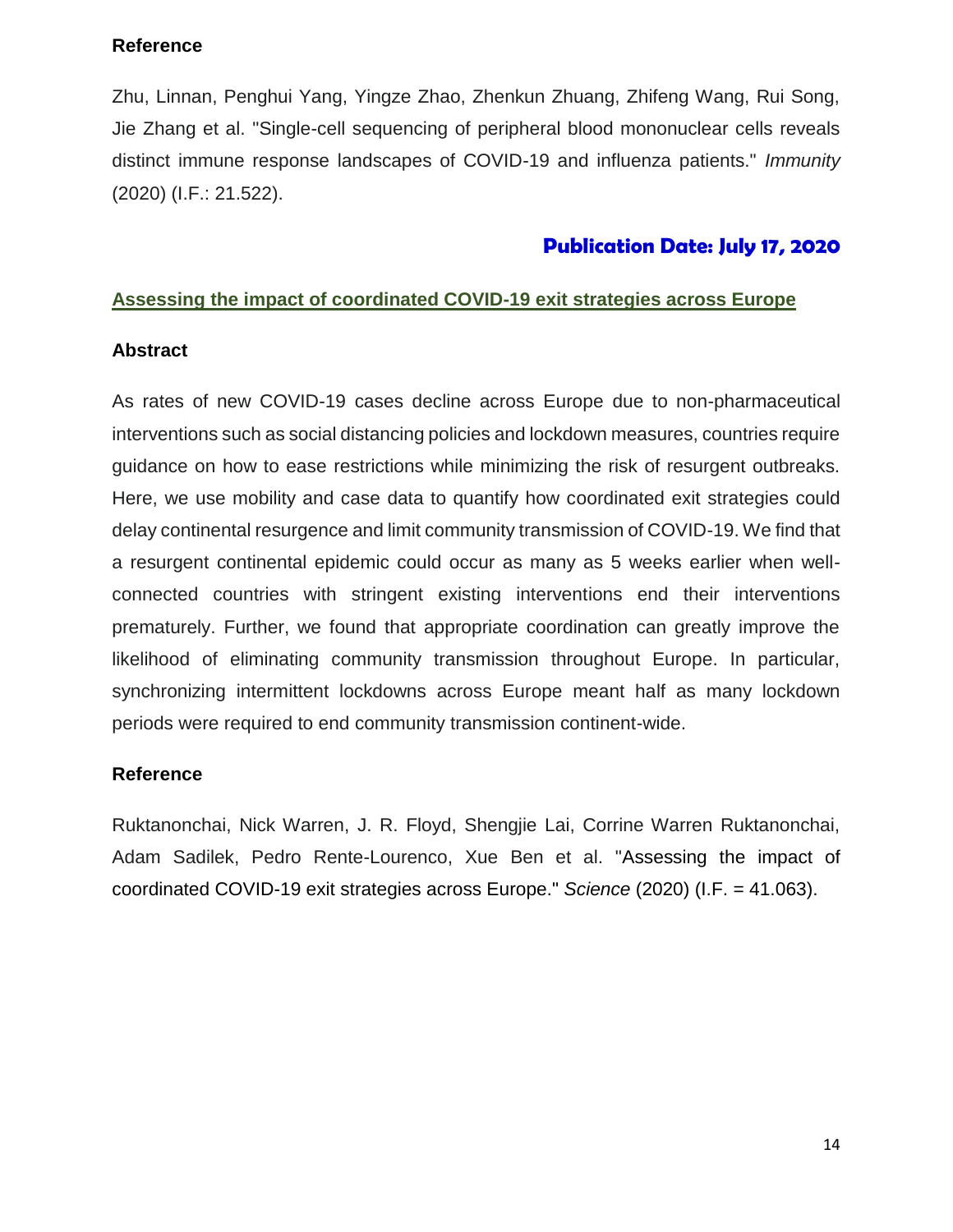#### **Reconstruction of the full transmission dynamics of COVID-19 in Wuhan**

#### **Abstract**

As countries in the world review interventions for containing the COVID-19 pandemic, important lessons can be drawn by studying the full transmission dynamics of SARS-CoV-2 in Wuhan, China, where vigorous non-pharmaceutical interventions have suppressed the local COVID-19 outbreak1. Here, we use a modelling approach to reconstruct the full-spectrum dynamics of COVID-19 between January 1, 2020 and March 8, 2020 across five periods marked by events and interventions based on 32,583 laboratory-confirmed cases1. Accounting for presymptomatic infectiousness2, timevarying ascertainment rates, transmission rates and population movements3, we identify two key features of the outbreak: high covertness and high transmissibility. We estimate 87% (lower bound 53%) of the infections before March 8 were unascertained, potentially including asymptomatic and mild-symptomatic cases; and a basic reproduction number R0 of 3.54 (95% credible interval [CrI]: 3.40-3.67) in the early outbreak, much higher than for SARS and MERS4,5. We observe that multi-pronged interventions had considerable positive effects on controlling the outbreak, decreasing the reproduction number to 0.28 (0.23-0.33) and by projection reducing the total infections in Wuhan by 96.0% as of March 8. We furthermore explore the probability of resurgence following lifting of all interventions after 14 days of no ascertained infections, estimating it at 0.32 and 0.06 based on models with 87% and 53% unascertained infections, respectively, highlighting the risk posed by unascertained cases in changing intervention strategies. These results provide important implications for continuing surveillance and interventions to eventually contain COVID-19 outbreaks.

#### **Reference**

Hao, Xingjie, Shanshan Cheng, Degang Wu, Tangchun Wu, Xihong Lin, and Chaolong Wang. "Reconstruction of the full transmission dynamics of COVID-19 in Wuhan." *Nature*  $(2020)$ : 1-7 (I.F. = 45.819).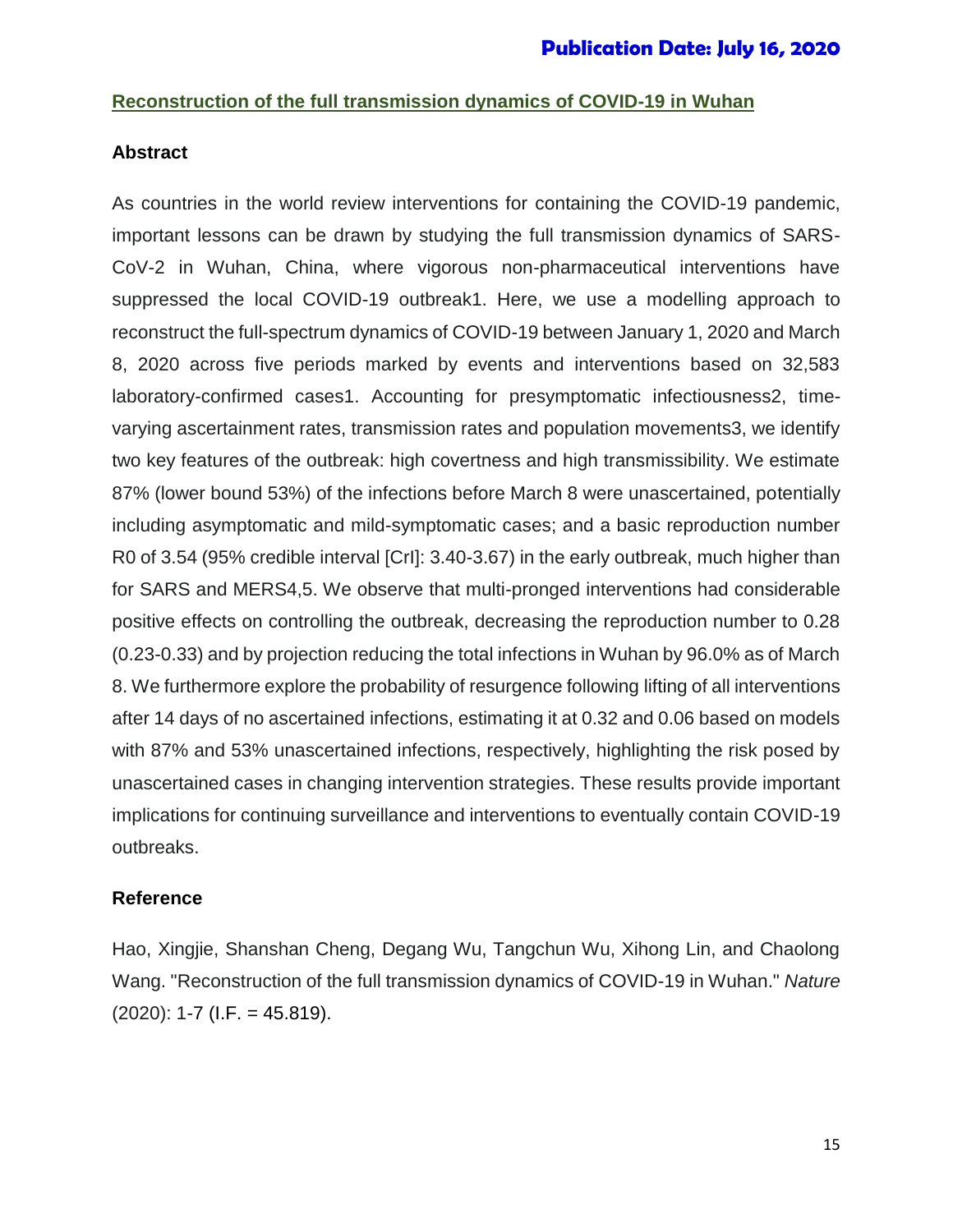# REPORT

## **Publication Date: July 17, 2020**

# **Structural basis for translational shutdown and immune evasion by the Nsp1 protein of SARS-CoV-2**

SARS-CoV-2 is the causative agent of the current COVID-19 pandemic. A major virulence factor of SARS-CoVs is the nonstructural protein 1 (Nsp1) which suppresses host gene expression by ribosome association. Here, we show that Nsp1 from SARS-CoV-2 binds to the 40S ribosomal subunit, resulting in shutdown of mRNA translation both in vitro and in cells. Structural analysis by cryo-electron microscopy (cryo-EM) of in vitro reconstituted Nsp1-40S and various native Nsp1-40S and -80S complexes revealed that the Nsp1 C terminus binds to and obstructs the mRNA entry tunnel. Thereby, Nsp1 effectively blocks RIG-I-dependent innate immune responses that would otherwise facilitate clearance of the infection. Thus, the structural characterization of the inhibitory mechanism of Nsp1 may aid structure-based drug design against SARS-CoV-2.

#### **Reference**

https://science.sciencemag.org/content/early/2020/07/16/science.abc8665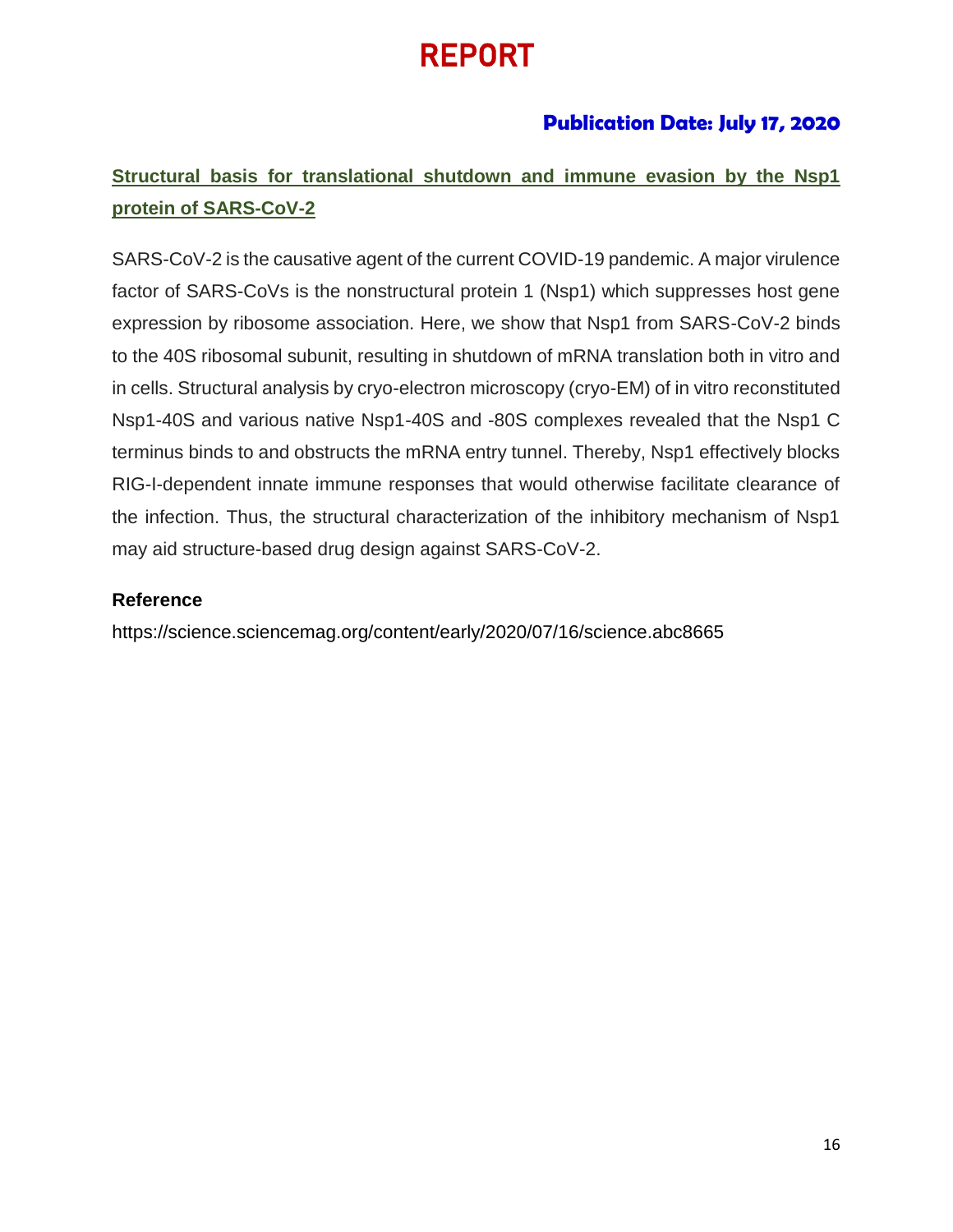# PERSPECTIVE

### **Publication Date: July 17, 2020**

#### **Aging immunity may exacerbate COVID-19**

Aging is associated with increased morbidity arising from a range of tissue dysfunctions. A common denominator of age-associated frailty is increased baseline inflammation, called inflammaging, that is present in older individuals. Recent studies have shown that the presence of excessive inflammation can inhibit immunity in both animals and humans and that this can be prevented by blocking inflammatory processes. This finding has important implications for the immunity of older individuals, who are infected with pathogens, such as severe acute respiratory syndrome coronavirus 2 (SARS-CoV-2) that induce overwhelming inflammation, which can be fatal, particularly in older people. Therefore, reducing inflammation may be a therapeutic strategy for enhancing immunity in older people, and a combination of anti-inflammatory and antiviral regimes to complement vaccination may be used as effective treatment of COVID-19 patients against the virus. For more details, see the link given below.

#### **Reference**

#### <https://science.sciencemag.org/content/369/6501/256>

#### **COVID-19 revisiting inflammatory pathways of arthritis**

Coronavirus disease 2019 (COVID-19) is an infectious disease, caused by severe acute respiratory syndrome coronavirus 2, which predominantly affects the lungs and, under certain circumstances, leads to an excessive or uncontrolled immune activation and cytokine response in alveolar structures. The pattern of pro-inflammatory cytokines induced in COVID-19 has similarities to those targeted in the treatment of rheumatoid arthritis. Several clinical studies are underway that test the effects of inhibiting IL-6, IL-1β or TNF or targeting cytokine signalling via Janus kinase inhibition in the treatment of COVID-19. Despite these similarities, COVID-19 and other zoonotic coronavirusmediated diseases do not induce clinical arthritis, suggesting that a local inflammatory niche develops in alveolar structures and drives the disease process. COVID-19 constitutes a challenge for patients with inflammatory arthritis for several reasons, in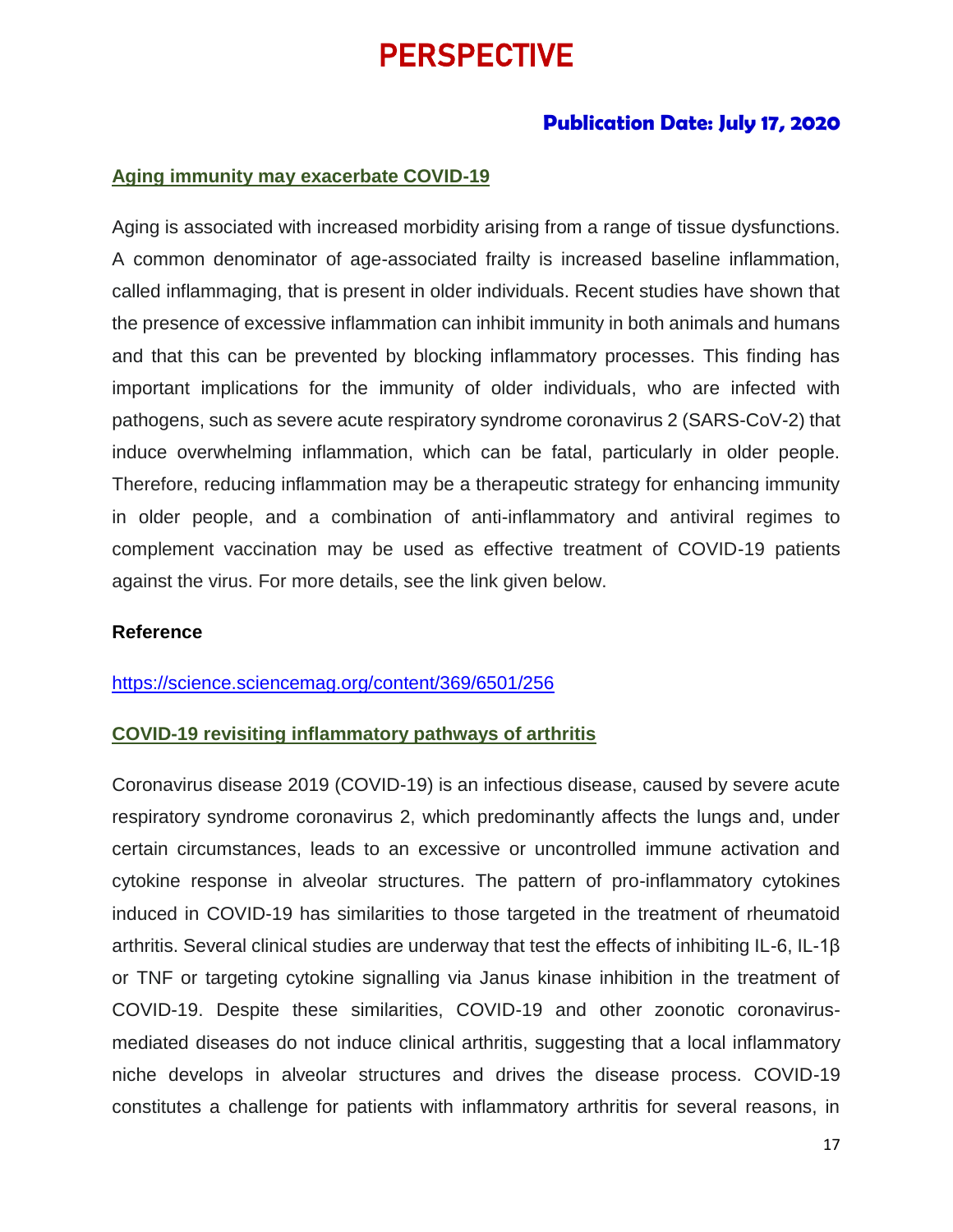particular, the safety of immune interventions during the pandemic. Preliminary data, however, do not suggest that patients with inflammatory arthritis are at increased risk of COVID-19. For more details, see the link given below.

## **Reference**

Schett, Georg, Bernhard Manger, David Simon, and Roberto Caporali. "COVID-19 revisiting inflammatory pathways of arthritis." *Nature Reviews Rheumatology* (2020): 1-6 (I.F.: 18.545).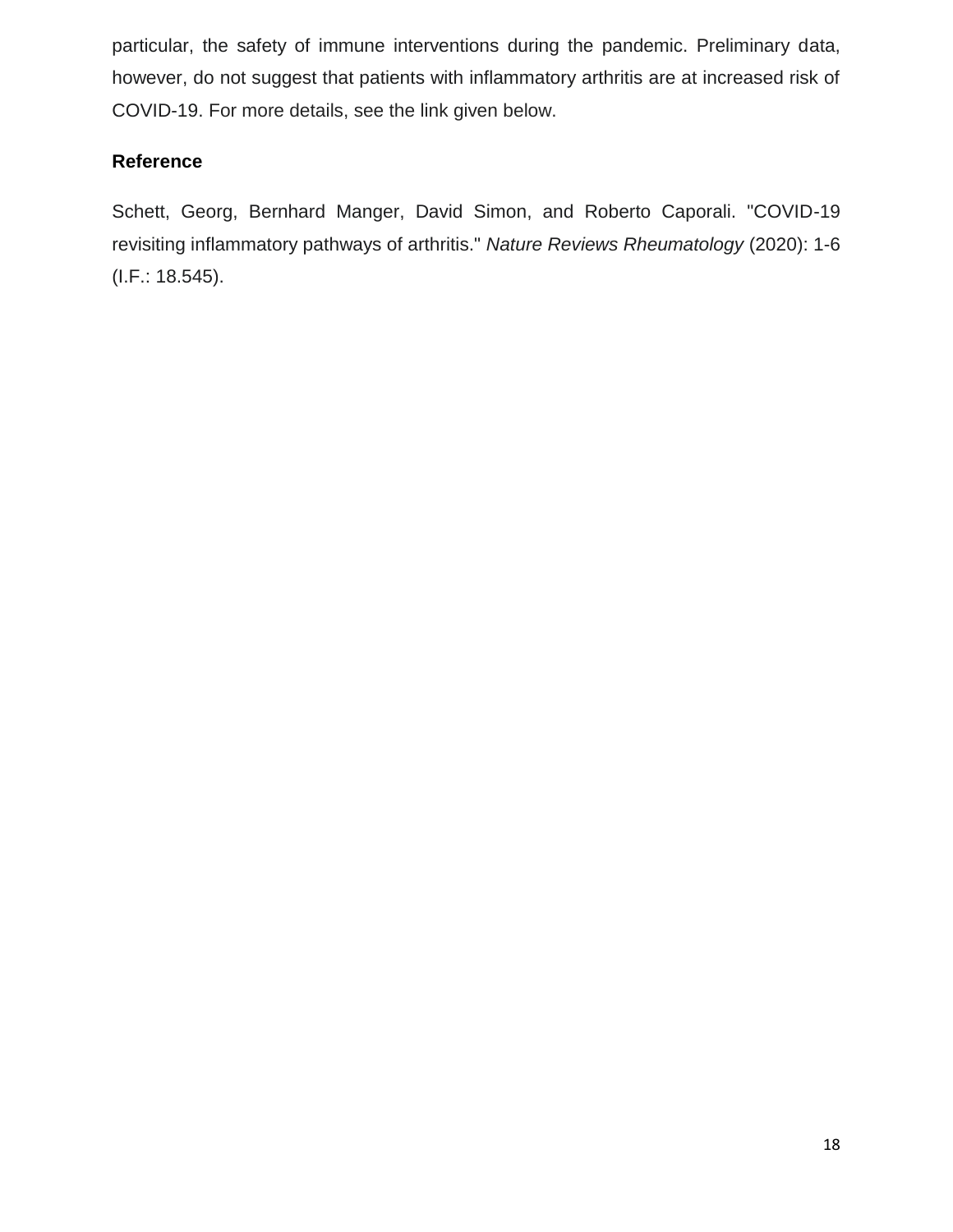# COMMENT

## **Publication Date: July 20, 2020**

#### **Encouraging results from phase 1/2 COVID-19 vaccine trials**

Dystopian realities generate utopian visions. The dramatic emergence of SARS-CoV-2 into our lives and the subsequent COVID-19 pandemic have spawned the active development of nearly 200 vaccine candidates. Science reveals itself to the world in real time in all its glorious uncertainties, but also in all its careful, hard-won, and real achievements. As COVID-19 vaccine trials progress rapidly and with much expectation, two such achievements are published in The Lancet. The results of two early phase COVID-19 vaccine trials are reported, one from investigators at the Jenner Institute at Oxford University (Oxford, UK), with support from AstraZeneca, and the second from investigators supported by CanSino Biologics in Wuhan, China. Both groups used an adenoviral vector, and both report the vaccine achieving humoral responses to the SARS-CoV-2 spike glycoprotein receptor binding domain by day 28 as well as T-cell responses. Both report local and systemic mild adverse events such as fever, fatigue, and injection site pain. In neither trial was a severe adverse event reported. For more details, read the link given below.

#### **Reference**

[https://www.thelancet.com/journals/lancet/article/PIIS0140-6736\(20\)31611-1/fulltext](https://www.thelancet.com/journals/lancet/article/PIIS0140-6736(20)31611-1/fulltext)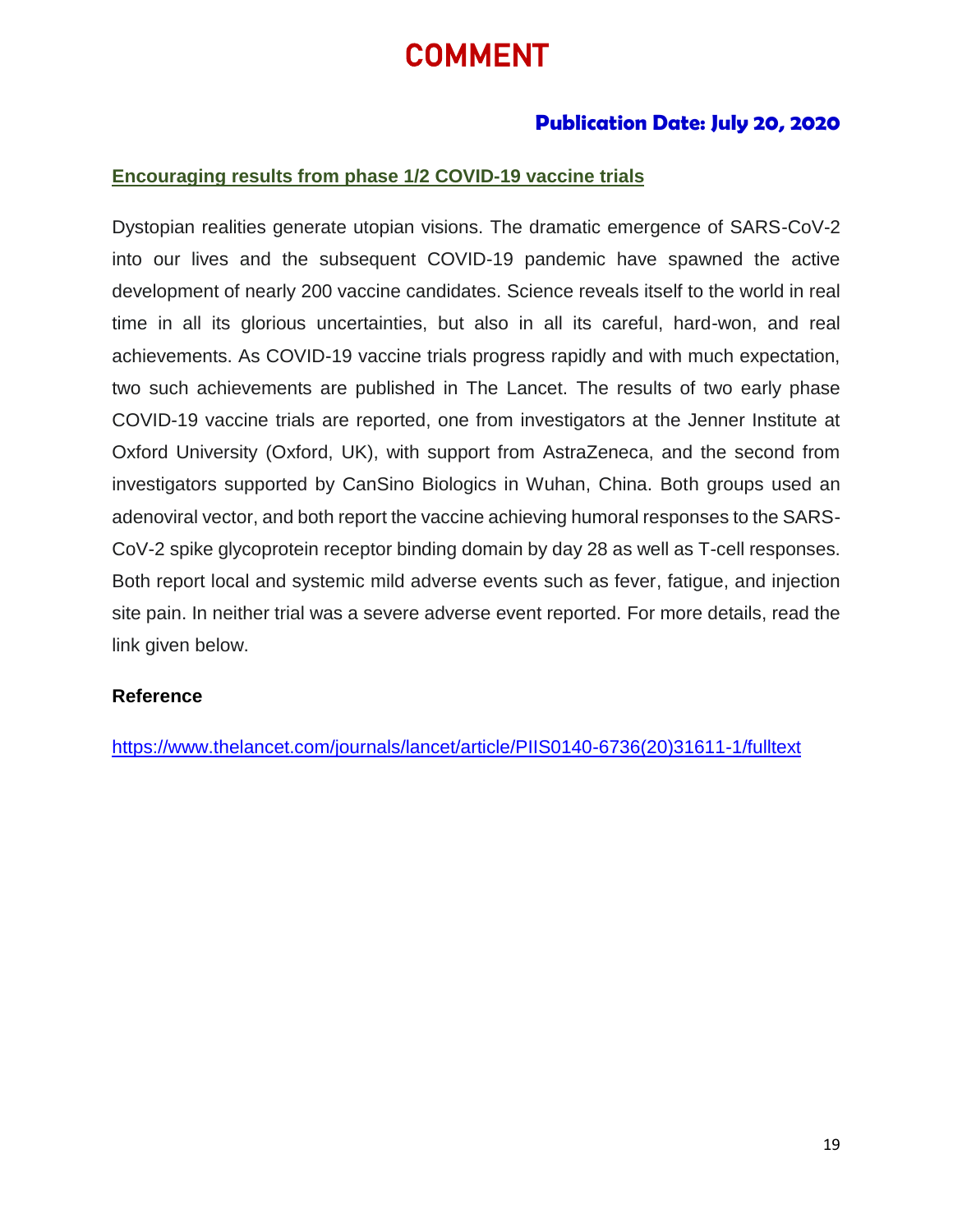# **NEWSLETTER**

## **Publication Date: July 22, 2020**

## **Coronavirus research updates: Severely ill people yield diverse trove of powerful antibodies**

David Ho at Columbia University Vagelos College of Physicians and Surgeons in New York City and his colleagues (*on July 22, 2020*) have identified a diverse group of antibodies that block the new coronavirus's ability to infect cells — even when applied in low doses. The immune-system proteins called neutralizing antibodies interfere with hostile microbes trying to enter target cells. Scientists studied neutralizing antibodies from the plasma of five people with severe cases of COVID-19. Nineteen antibodies proved highly effective at preventing SARS-CoV-2 infection of cell samples.

Onya Opota and his colleagues at Lausanne University Hospital (*July 21, 2020*) analysed the viral load — the amount of virus in a standard volume of material — of samples taken from 4,172 people infected with SARS-CoV-2 between 1 February and 27 April, 2020. They noticed two distinct stages of COVID-19. Early in the disease, people have high viral loads, which tend to decline gradually as the disease progresses. This later stage is typically characterized by inflammation. The decline of viral loads could thus serve as a cue to start treating infected people with anti-inflammatory drugs.

Katie Doores at King's College London and her colleagues (*July 16, 2020*) monitored the concentration of neutralizing antibodies against SARS-CoV-2 in 65 infected people for up to 94 days. The team reports that at the peak of antibody production, people with severe COVID-19 symptoms had higher levels of antibodies than had people with mild disease. For more details, see the link given below.

#### **Reference**

https://www.nature.com/articles/d41586-020-00502-w

#### **Tracking COVID-19 with artificial intelligence (July 22)**

Artificial intelligence (AI) is becoming a powerful tool for tracking and treating COVID-19 in the U.S. and abroad. Several U.S. institutions are developing new AI technology or